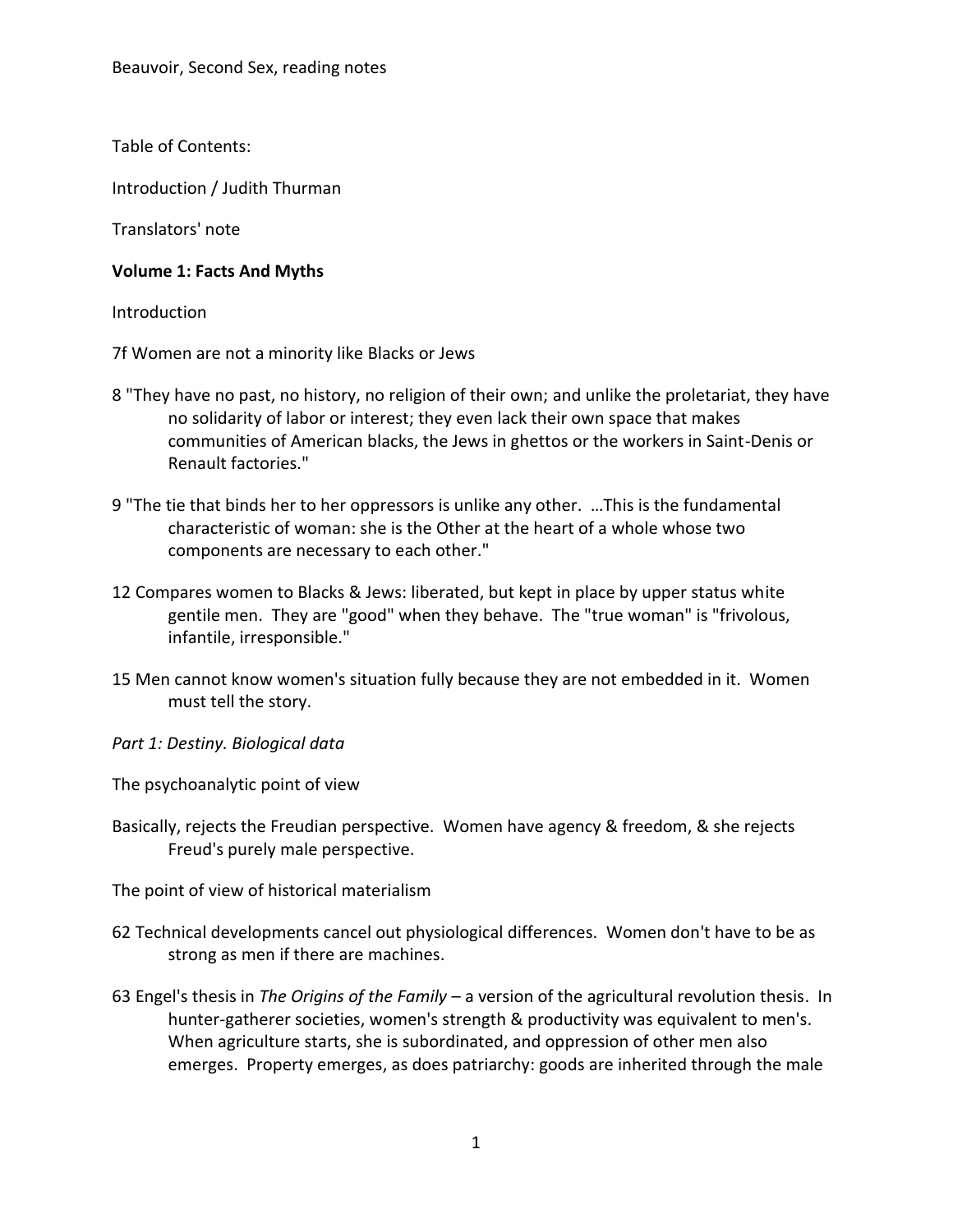line. Men become polygamous & possess women. Her only revenge is through infidelity. "Her social oppression is the consequence of her economic oppression."

- 64 But Engels' account is superficial, and he doesn't know how/why the agricultural revolution occurred.
- 66 In particular, woman is complicit in the arrangement, becoming the Other. And her worth cannot be reduced to labor: she also serves in *reproduction*, birth.

## *Part 2: History*

- 71f In hunter-gatherer societies, women may have possessed similar strength as men and have been similarly productive.
- 74-5 But this productivity, maintaining life, is not the point. The point is in taking life, in killing. Men are the warriors. "The worst curse on woman is her exclusion from warrior expeditions; it is not in giving life but in risking his life that man raises himself above the animal; this is why throughout humanity, superiority has been granted not the sex that gives birth but to the one that kills." Existentialism teaches that Ideas & Becoming transcend mere physical life, and men create that transcendence by not remaining in mere reproduction of life, but in conceiving of new ways of being. She cites Hegel's master-slave dialectic as a model for men-women.
- 126 The French Revolution did not change the bourgeois arrangement because it was a bourgeois revolution. "It must be pointed out that during the entire ancient regime working-class women as a sex enjoyed the most independence. A woman had the right to run a business, and she possessed all the necessary capacities to exercise her trade autonomously."
- 127 Noble & bourgeois women were parasitic. Only in a working class revolution will it be possible for women to gain the capacities that the former never attained.
- 130 "The bourgeois woman clings to the chains because she clings to her class privileges." Liberation would mean she would have to work. Thus, she feels no solidarity with working-class women.
- 132 Woman regains economic importance in the industrial revolution because it reduces the physical requirements of production.
- 135 But this created no solidarity among working class men & women, because women were able & willing to work for lower pay. Similar to Blacks in the US.
- 136f But over & above this was woman's reproductive question: she could not work if she was constantly pregnant & having babies. The Malthusian movement from the late  $18<sup>th</sup>$ century led the search for contraception & smaller families, & even abortion. Christianity opposed abortion because it endowed the embryo with a soul.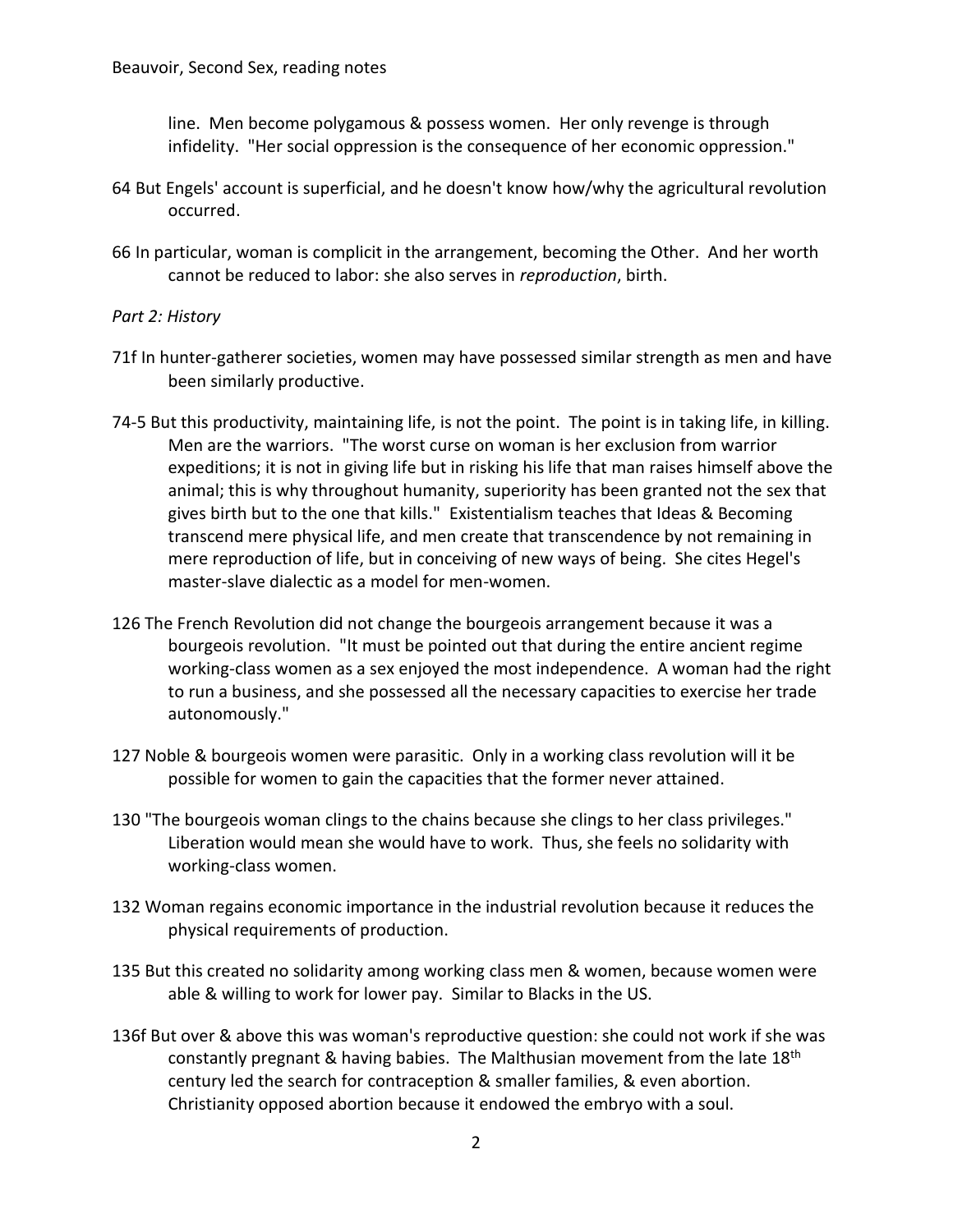140 Calls for political rights emerged with John Stuart Mill.

- 149 Reviews role of property & then technology & contraception in the development of woman's role in society. Women never formed a separate caste; she was always complicit in the arrangements.
- 153 Women have a harder time reconciling work & family life than men, who consider childcare & housekeeping beneath them.
- 153-5 Brief overview of social classes in modern society. Peasant women are reduced to beasts of burden. Female shop-keepers & business owners have always been privileged & are more equal to men. [cf. Glikl of Hameln] Women workers & employees have a hard time maintaining work & household labor. Women in the learned professions still have household chores despite domestic servants & labor-saving household appliances; she is also paid less than her male counterparts. Women retain the right to be paid for sex, whether as prostitutes or as wives; and the bourgeois woman desires to hold this parasitic position.
- *Part 3: Myths. Montherlant or the bread of disgust*
- 271 The empirical woman, like all oppressed people "deliberately dissimulates," lies, deceives. "She is prudent, hypocritical, playacting." But the eternal feminine Mystery is deeper. "In fact, it is immediately implied in the mythology of the absolute Other."

D H Lawrence or phallic pride

Claudel or the handmaiden of the lord

Breton or poetry

Stendhal or romancing the real

## **Volume 2: Lived Experience**

Introduction

279 Women are brought up in a feminine world, the world of the family. Beauvoir will examine this & look at what "escape mechanisms are permitted her."

*Part 1: Formative years. Childhood*

The girl

Sexual initiation

The lesbian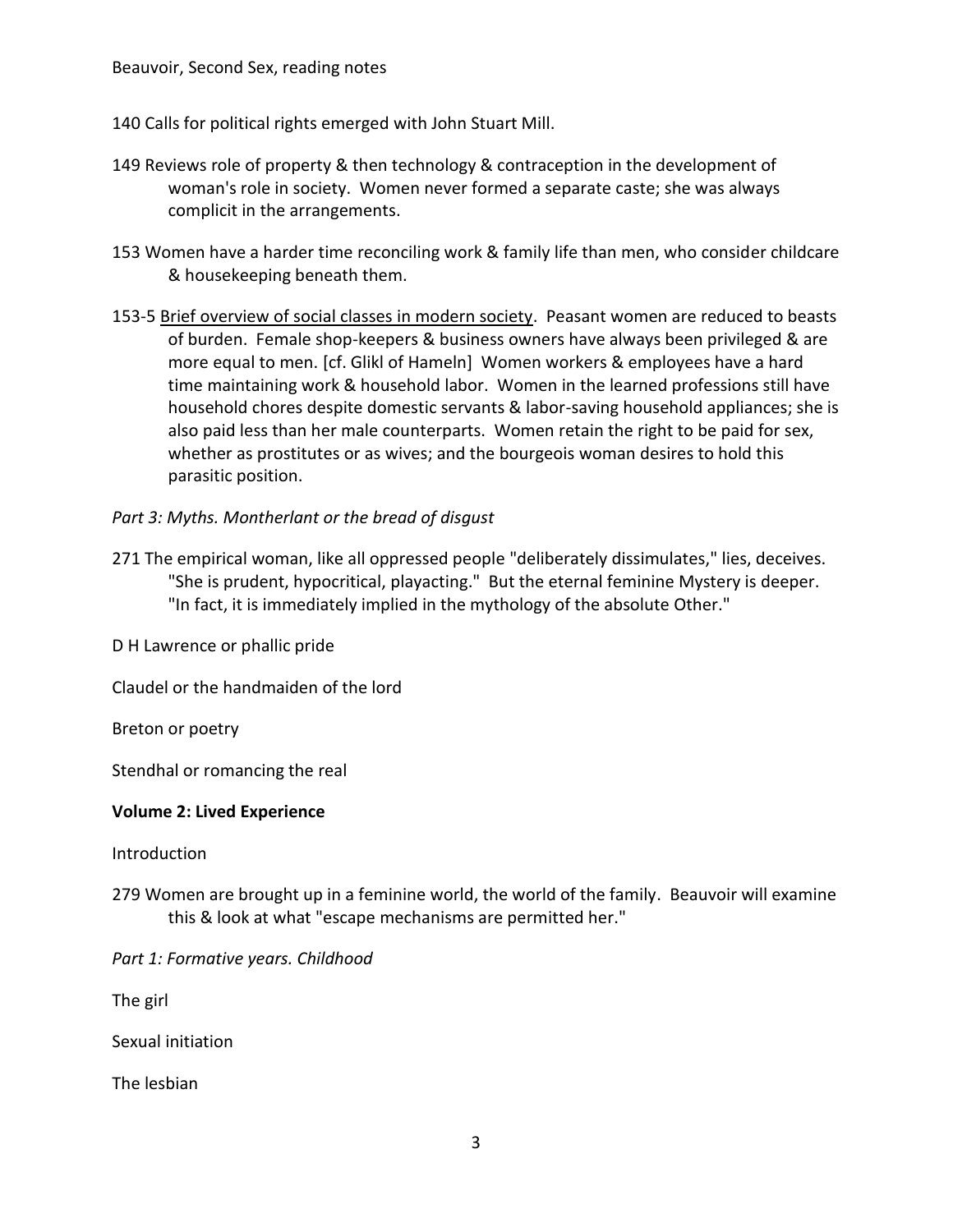Beauvoir, Second Sex, reading notes

*Part 2: Situation. The married woman*

The mother

Social life

Prostitutes and hetaeras

From maturity to old age

Woman's situation and character

- 638 Why does woman's "character" appear to be constant over the ages? "She is argumentative, she is cautious and petty, she does not have the sense either of truth or of accuracy, she lacks morality, she is vulgarly self-serving, selfish, she is a liar and an actress. There is some truth in all these affirmations. But the types of behaviors denounced are not dictated to woman by her hormones or predestined in her brain's compartments: they are suggested in negative form by her situation." Beauvoir will seek "to grasp the Eternal Feminine in her economic, social, and historical conditioning as a whole." Even though the feminine world is sometimes contrasted with the masculine, "it must be reiterated that women have never formed an autonomous and closed society; they are integrated into the group governed by males, where they occupy a subordinate position." They have mechanical, not organic solidarity.
- 646 A free individual accepts blame for failures, but woman know her failures are caused by men, so she furiously rejects all suggested remedies. "Suggesting solutions to a woman determined to complain does not help: no solution seems acceptable. She wants to live her situation exactly as she lives it: in impotent anger."
- 647 "She is always *against* someone or something." She does not move away from the husband or man she feels hostile toward: "She wants to have the man she hates nearby to make him pay. Choosing to recriminate is choosing not to get rid of one's misfortunes but to wallow in them; her supreme consolation is to set herself up as martyr. Life and men have conquered her: she will make a victory of this very defeat. Thus, as she did in childhood, she quickly gives way to the frenzy of tears and scenes."
- 649 Much feminine behavior must be interpreted as protest: cheating on her husband, spendthrift behavior, being late.
- 650 Passive aggressive resistance: woman's famous "contrariness." "As she does not possess an autonomous domain, she cannot put forward truths or positive values different from those that males assert; she can only negate them." Limits of male technological power: "There is a whole region of human experience that the male deliberately chooses to ignore because he fails to *think* it: this experience, the woman *lives* it."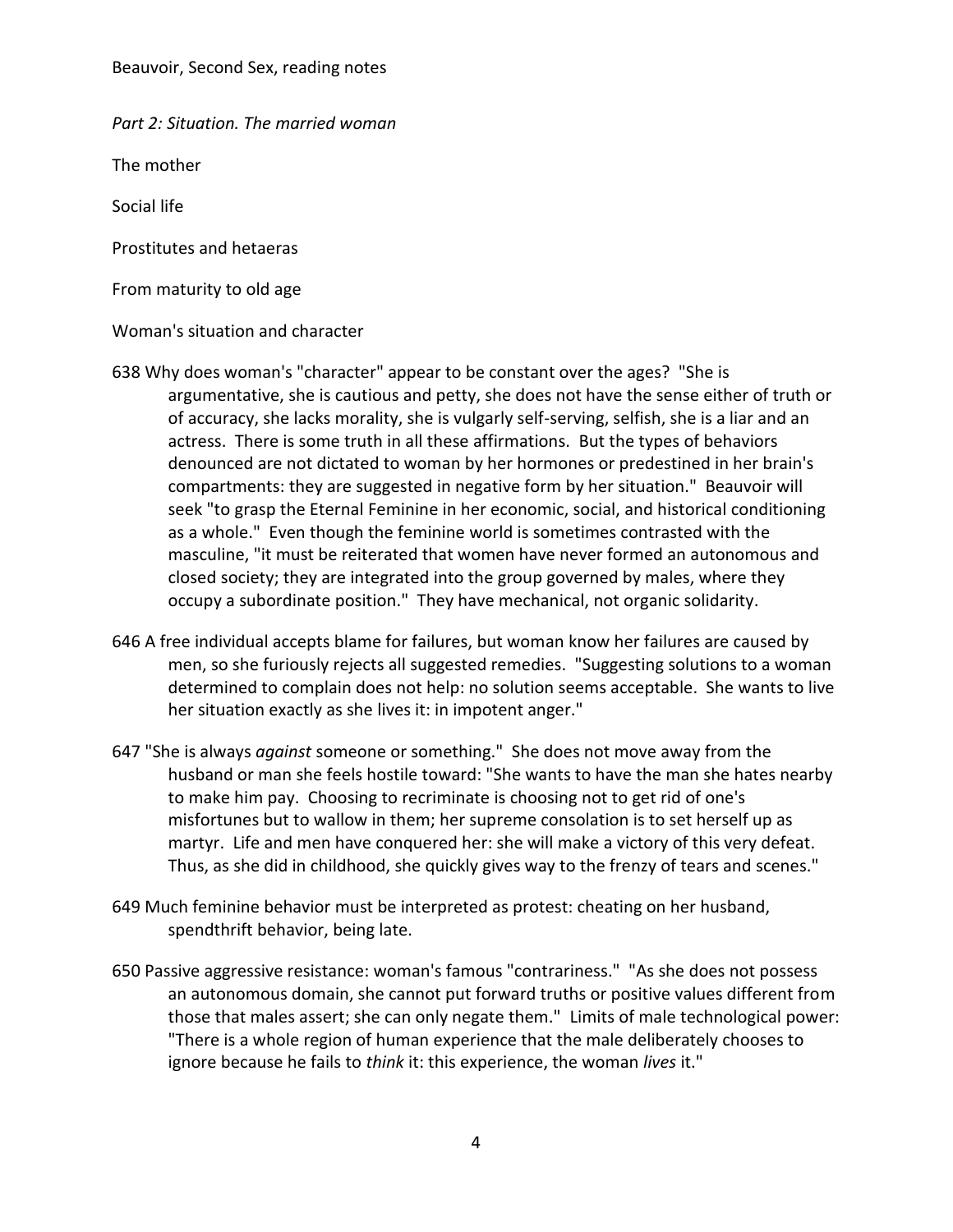- 651 Principle of Negation. Woman disagrees with male logic because it's formulated against her. "She does not have the means to create another society: yet she does not agree with this one." "The woman does not positively think that the truth is *other* than what men claim: rather, she holds that there *is* no truth."
- 653 Women are cynical about lofty male virtues. "They particularly snigger when virtuous males reproach them for being calculating, actresses, liars: they know well that no other way is open to them." "The woman has been assigned the role of parasite: all parasites are necessarily exploiters. …She uses the service of sex to ensure her benefits. …Man even requires her to playact: he wants her to be the *Other*." But even though she complies, she is still "watching and judging him."
- 654 These are the same dynamics as those of the servant. "She has the same cynicism because she sees the man from head to toe as a valet sees his master."
- 655 Emancipation, the negation of the negation, is blocked. Women do not build a counter universe where they can defy males; they just complain.
- 664 Any women's liberation must be collective. There are some women who think they can achieve it as individuals, hence the woman in love or the mystic.

*Part 3: Justifications. The narcissist*

The woman in love

The mystic

*Part 4: Toward liberation*

Independent woman

- 721 Work can give woman a measure of freedom. "The system based on her dependence collapses as soon as she ceases to be a parasite." However, enfranchisement and work alone are not sufficient for total liberation. "Only in a socialist world would the woman who has one be sure of the other. Today, the majority of workers are exploited."
- 723 "There are quite a lot of privileged women today who have gained economic and social autonomy in their professions." But such women are still in a man's world.

731 Masochism might seem like a way out.

735 But motherhood remains an almost unsolvable problem, tho in the US & GB, she can refuse it with contraception or abortion.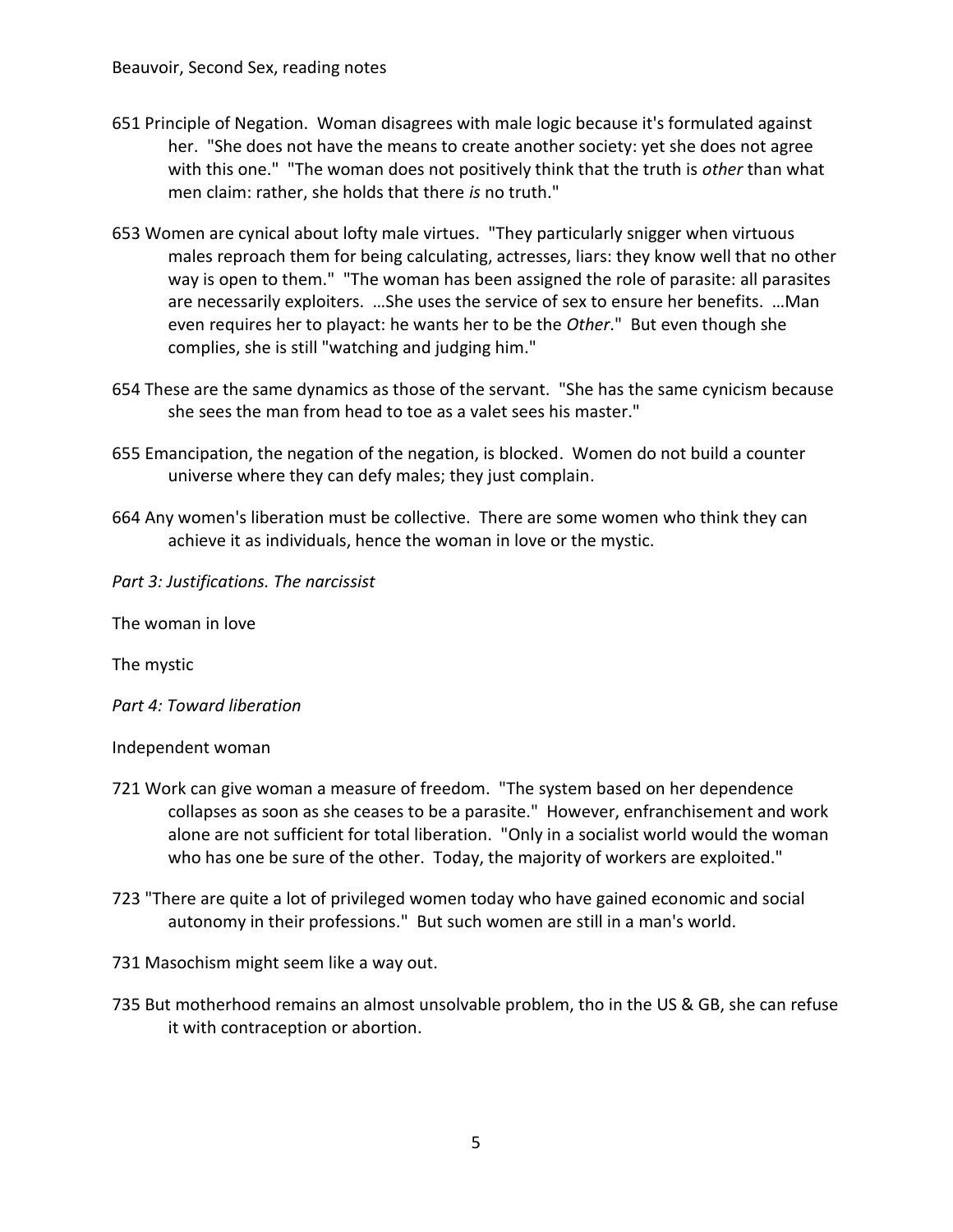- 741 For one category of women, their careers affirm their femininity: actresses, dancers, & singers. Their work also gives them sexual affirmation. They do risk imbalance due to their narcissism.
- 742 Literature and art also promise salvation, but without the risks of narcissism. She can express herself through these media. However, writing & art risk feelings of isolation.
- 744 And women in literature & art need perseverance; but then they may "remain divided between their narcissism and an inferiority complex."
- 747 Journalism may also be a viable choice. Women's perspectives are unique and can't be replicated by men.
- 749 But in all these endeavors, women are still in danger in a man's world. They can't go out travelling alone & seeking adventures as young men can.

## *Conclusion*

- 753f Summary of much of the above. Woman's castration desires are not so much to rob man of his transcendence as to have it for herself.
- 754 "All oppression creates a state of war. This particular case is no exception." But today, women are trying, not to imprison men, but to escape prison themselves.
- 755 Women's emancipation requires that she be treated as a subject as well as an object, a Self as well as an Other. When she "makes a weapon of her weakness," she is trying to assert her Selfhood, even if it is an unfair way, because the situation is "imposed on her." "The conflict will last as long as men and women do not recognize each other as peers, that is, as long as femininity is perpetuated as such."
- 755f Blame is useless because it is a vicious circle. Each sex feels itself a victim of the other. A solution would be beneficial because the "war does not benefit anyone; but the complexity of this whole business comes from the fact that each camp is its enemy's accomplice."
- 760 Communism as a solution. "A world where men and women would be equal is easy to imagine because it is exactly the one the Soviet revolution *promised,*" tho it has not been accomplished. It promised equal childhoods, jobs, salaries; erotic freedom, marital freedom, free choice of motherhood; maternity leave and guaranteed support for children.
- 763-4 This is not utopian. Freedom creates freedom. "Freedom can break the circle; let blacks vote and they become worthy of the vote; give woman responsibilities and she knows how to assume them." [cf. Tocqueville & Mill on citizenship]